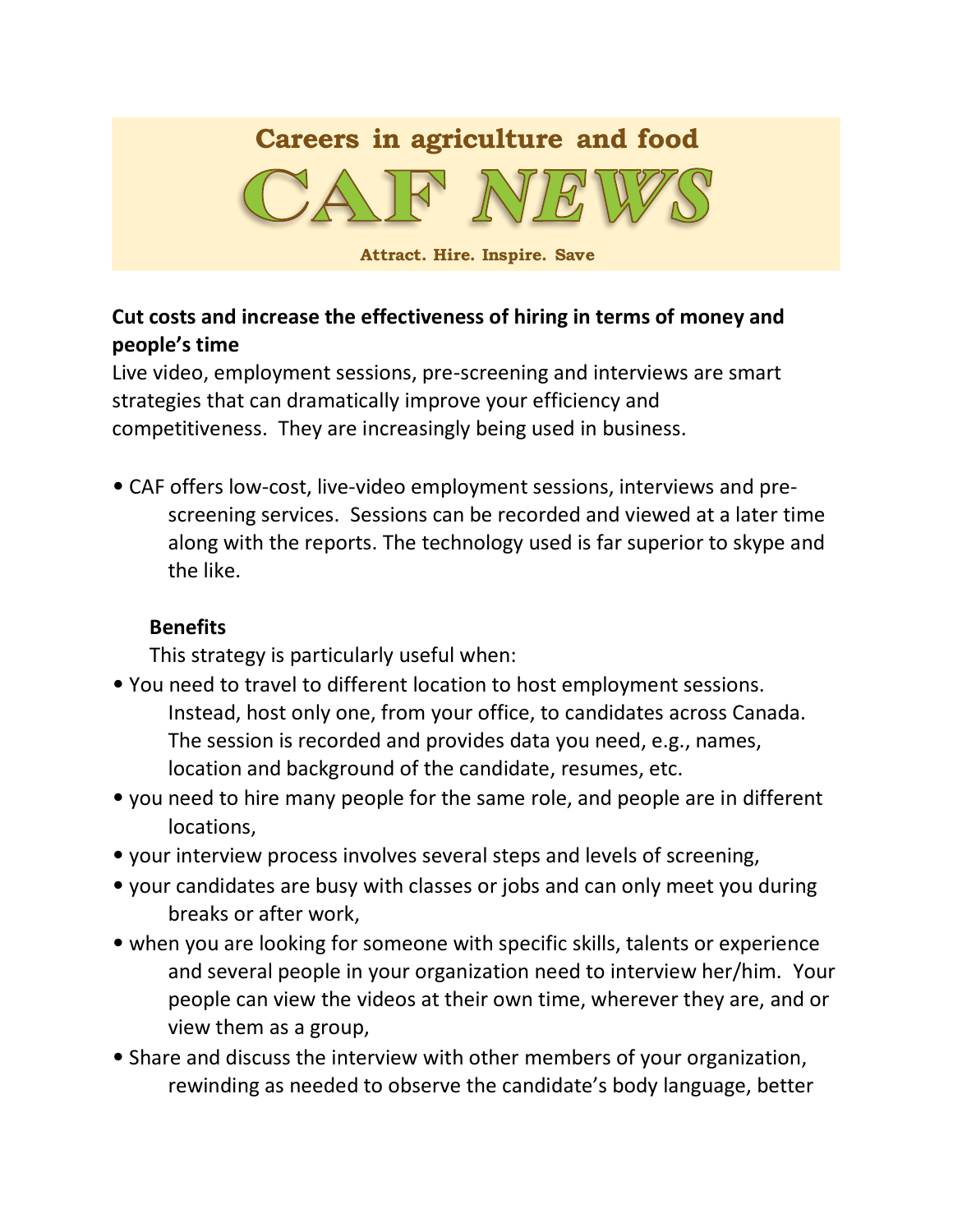understand an answer or stopping right away if a key answer was inadequate,

• you found good prospects. Save the recording and view it the future for new vacancies. You no longer need to rely on memory.

#### **Subsidies**

**Co-op Students Hiring Incentive [http://www.edu.gov.mb.ca/ald/tax\\_credit/index.html](http://www.edu.gov.mb.ca/ald/tax_credit/index.html)**

#### **CICan Natural Resources Internship program**

• Find the skills you need to green your business. Program provides employers with wage subsidies of 50% of the wages to a maximum of \$15K to hire recent graduates for six to 12 months. 200 internships available [https://www.collegesinstitutes.ca/what-we-do/canadian](https://www.collegesinstitutes.ca/what-we-do/canadian-partnerships/natural-resources-internships/)[partnerships/natural-resources-internships/](https://www.collegesinstitutes.ca/what-we-do/canadian-partnerships/natural-resources-internships/)

#### **Conferences**:

[Advancing Women in Agriculture Conference.](http://trk.cp20.com/click/g9lba-auo50l-5ywps762/) Join hundreds of women in agriculture on October 30 and 31, 2017 (brochures attached)



Come join us at our 7th Advancing Women's Conference this year in Niagara Falls at the Hilton Fallviews Hotel!, [Amazing speakers,](http://trk.cp20.com/click/g9lba-auo50k-5ywps761/) four FREE workshops for attendees to dig deeper into a subject, and panel discussions featuring today's industry leaders and producers. Wine Tour on Sunday October 29<sup>th</sup>.

#### **Resumes**

17 resumes attached. Include talent and experienced candidates: from multiple locations, with background and or experience in farming, engineering,